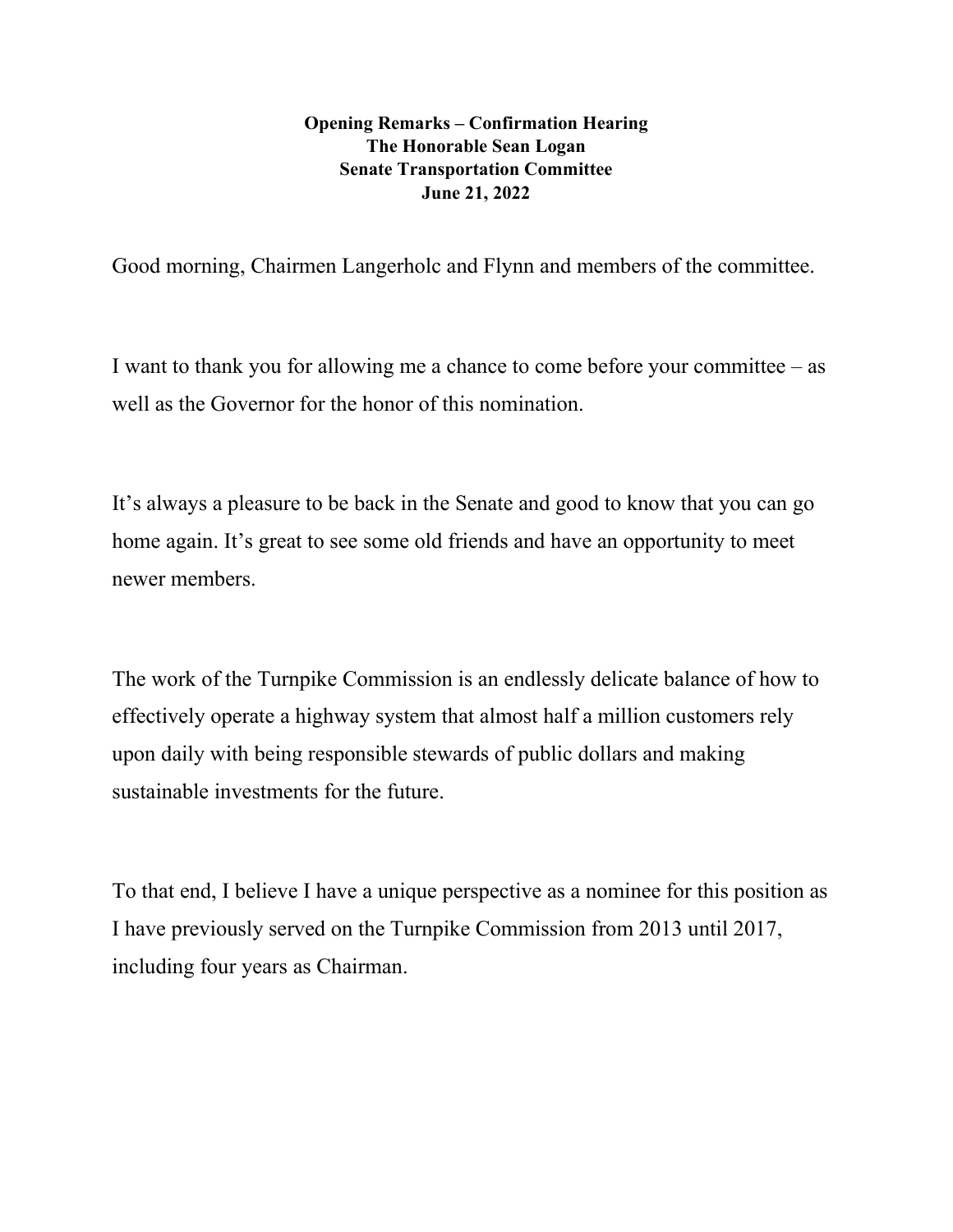With about 200 million vehicles each year, the Turnpike Commission's greatest obligation is to ensure safe travel for drivers and passengers and keeping the roadways in good working order.

I probably don't have to tell you that the financial obligations we were under as a result of Act 44 caused us to defer projects that would have added new capacity – including more lanes and new interchanges – in exchange for mostly maintenance projects.

Now with that settled, the Turnpike can recommit to a more sustainable future. It's no secret that transportation is changing at an almost astonishing pace as alternative fuels, electric and automated vehicles and ride share services evolve and expand. And it'll be our job to adapt swiftly.

On top of the Act 44 payments having concluded, the federal infrastructure bill is also providing us with new hope to get the Turnpike Commission back on track with investments that will allow us to rehabilitate and rebuild.

In addition to traditional roadway work and maintenance, one area of which I'm excited to get to work on is the large-scale fiber optic broadband network that will become an essential element for roadway monitoring and surveillance, allowing us enhance safety and improve incident response. This will be an important component that will benefit not only our customers and employees, but also emergency responders and local residents.